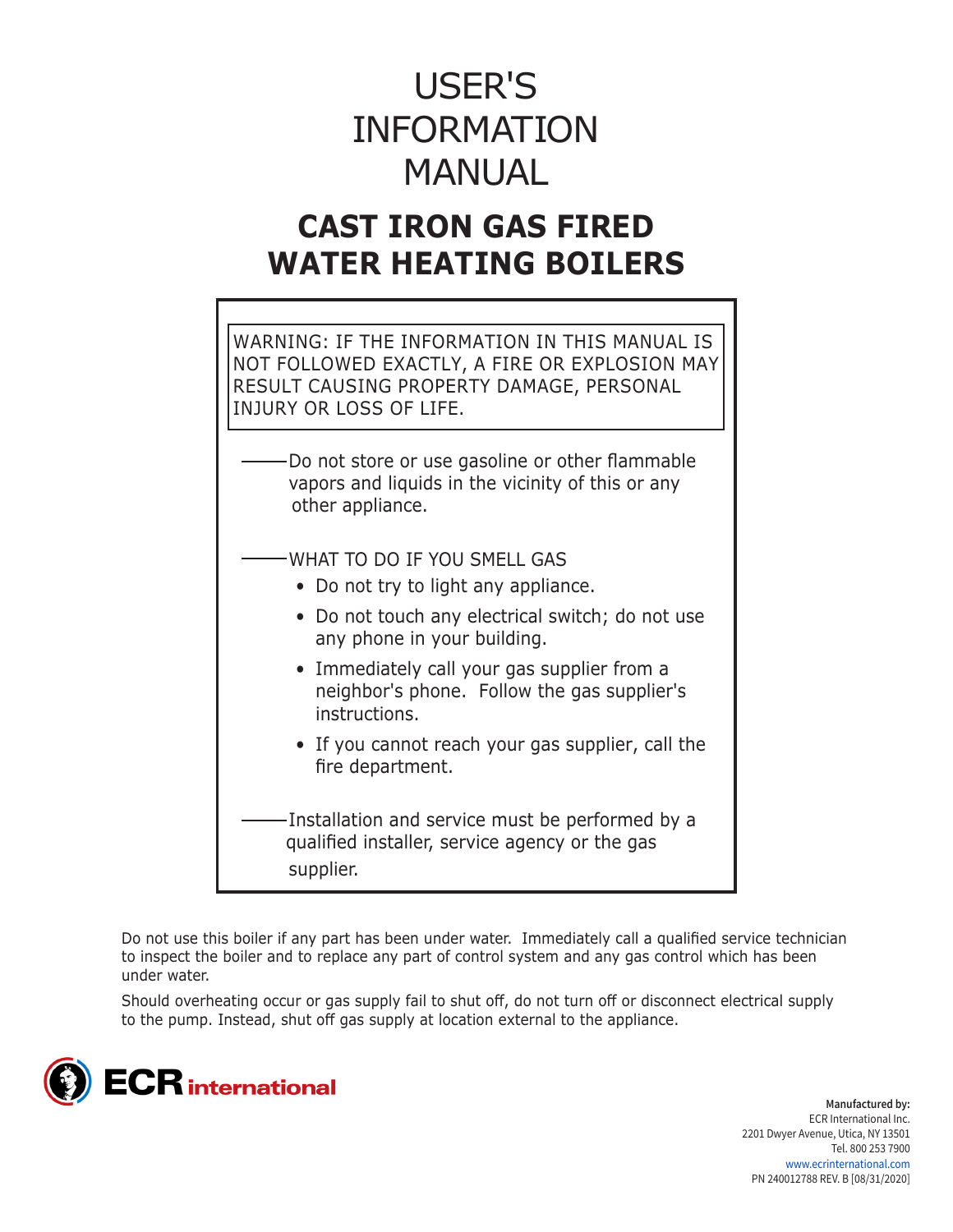## **1- GENERAL**

This boiler has few user serviceable parts. Maintenance and Service must be completed by qualified agency.

## **WARNING !**

Fire, explosion, asphyxiation and electrical shock hazard. Improper maintenance and service could result in death or serious injury. Read this manual and understand all requirements, including use of qualified agency where directed.

#### **Become familiar with symbols identifying potential hazards.**



This is the safety alert symbol. Symbol alerts you to potential personal injury hazards. Obey all safety messages following this symbol to avoid possible injury or death.

## **DANGER !**

Indicates a hazardous situation which, if not avoided, WILL result in death or serious injury

## **WARNING !**

Indicates a hazardous situation which, if not avoided, could result in death or serious injury.

## **A** CAUTION

Indicates a hazardous situation which, if not avoided, could result in minor or moderate injury.

## *NOTICE*

Used to address practices not related to personal injury.

## **WARNING !**

Combustion chamber insulation in this product contains ceramic fiber material. Ceramic fibers can be converted to cristobalite in very high temperature applications. The International Agency for Research on Cancer (IARC) has concluded, Crystalline silica inhaled in the form of quartz or cristobalite from occupational sources is carcinogenic to humans (Group1). Avoid breathing dust and contact with skin and eyes. Use NIOSH certified dust respirator (N95). This type of respirator is based on the OSHA requirements for cristobalite at the time this document was written. Other types of respirators may be needed depending on the job site conditions. Current NIOSH recommendations can be found on the NIOSH website [https://www.cdc.gov/niosh/topics/]( http://www.cdc.gov/niosh/homepage.html.) [silica/.]( http://www.cdc.gov/niosh/homepage.html.) NIOSH approved respirators, manufacturers, and phone numbers are also listed on this website. Wear long-sleeved, loose fitting clothing, gloves, and eye protection. Apply enough water to the combustion chamber lining to prevent dust. Wash potentially contaminated clothes separately from other clothing. Rinse clothes washer thoroughly.

NIOSH stated First Aid. Eye: Irrigate immediately. Breathing: Fresh air.

## **A** CAUTION

Laceration, burn hazard. Metal edges and parts may have sharp edges and/or may be hot. Use appropriate personal protection equipment to include safety glasses and gloves when installing or servicing this boiler. Failure to follow these instructions could result in minor or moderate injury.

**KEEP THIS MANUAL NEAR BOILER RETAIN FOR FUTURE REFERENCE**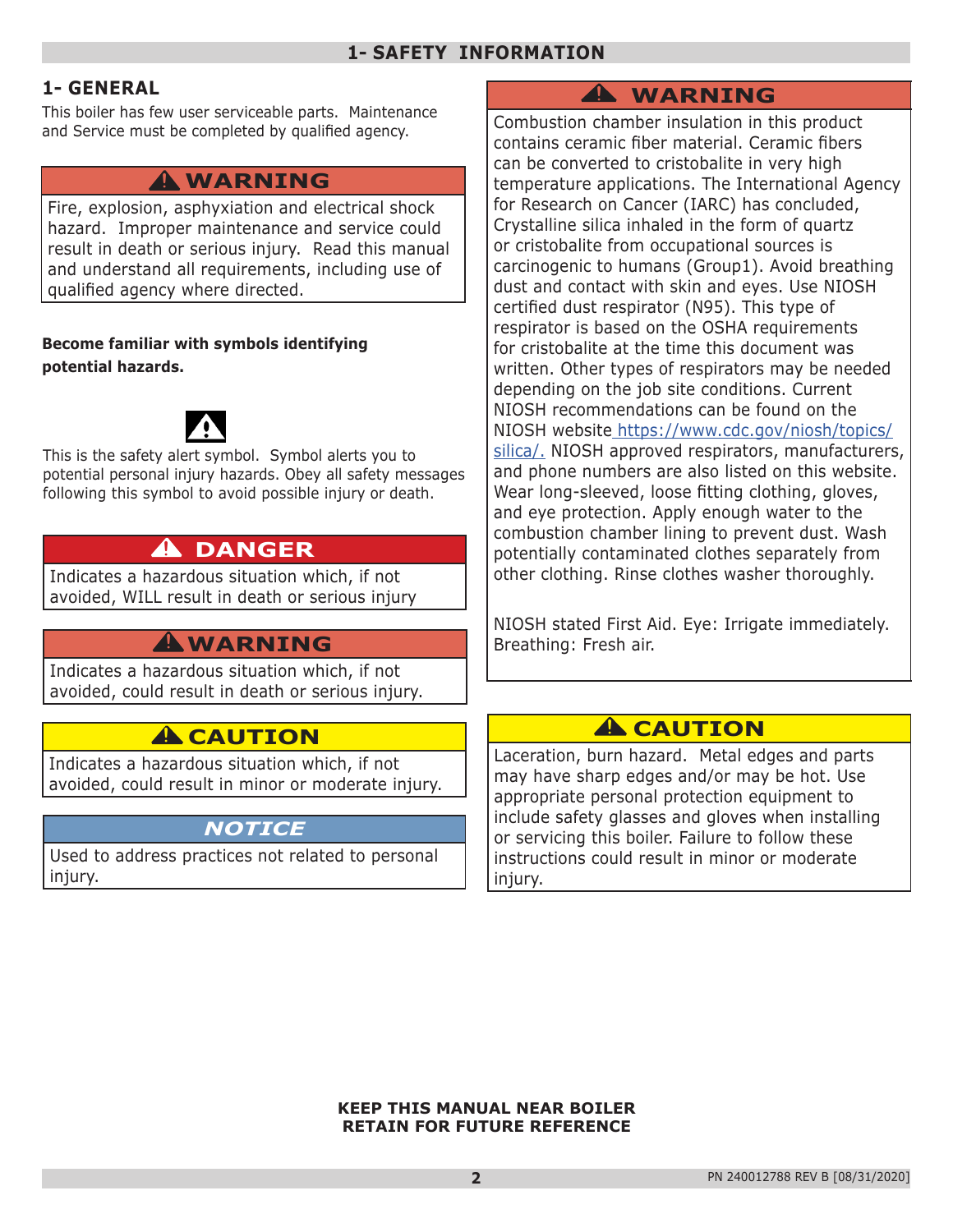## **2 - SAFETY INFORMATION**

#### **FOR YOUR SAFETY READ BEFORE OPERATING**



#### **Hot Water Can Scald!**

Water heated to temperature for clothes washing, dish washing and other sanitizing needs can scald and cause permanent injury.

Children, elderly, and infirm or physically handicapped persons are more likely to be permanently injured by hot water. Never leave them unattended in bathtub or shower. Never allow small children to use a hot water tap or draw their own bath.

If anyone using hot water in the building fits the above description, or if state laws or local codes require certain water temperatures at hot water taps, you must take special precautions:

- Use lowest possible temperature setting.
- Install some type of tempering device, such as an automatic mixing valve, at hot water tap or water heater. Automatic mixing valve must be selected and installed according to manufacturer's recommendations and instructions.
- Water passing out of drain valves may be extremely hot. To avoid injury:
	- Make sure all connections are tight.
	- Direct water flow away from any person.

| <b>Water</b><br><b>Temperature</b><br><b>Setting</b> | 1st Degree Burn<br><b>Exposure Time For</b><br>An Adult | 2nd and 3rd Degree Burn<br><b>Exposure Time For An</b><br><b>Adult</b> |
|------------------------------------------------------|---------------------------------------------------------|------------------------------------------------------------------------|
| $120^\circ$ F                                        | 1 minute                                                | 5 minutes                                                              |
| $130^\circ$ F                                        | 5 seconds                                               | 30 seconds                                                             |
| 140°F                                                | 2 seconds                                               | 5 seconds                                                              |
| $150^\circ$ F                                        | 1 second                                                | 1.5 seconds                                                            |
| $160^\circ$<br>-F                                    | Instantaneous                                           | 0.5 seconds                                                            |

**Note:** Warning for Infants, Children, and Elderly: Great care must be taken when exposing the aforementioned groups to warm or hot water as they can be badly burned in exposure times less than half of the time for an adult.

## **WARNING !**

Fire, Explosion, Asphyxiation, Electrical shock hazard! Flooding will result in damages such as electrical problems, corrosion, inoperative parts, mold and other unforeseen issues which can occur over time. Any equipment determined by a professional as damaged by a flood, defined as excess of water or other liquid, shall be replaced. Failure to follow these directions will result in a Hazardous Situation.

#### **1.1 What To Do Should Overheating Occur**

Do not turn off or disconnect electrical supply to pumps. Shut off gas supply at location external to appliance.

#### **1.2 What To Do If Boiler Or Any Part Has Been Under Water**

Do not use boiler if any part has been under water. Immediately call a qualified service technician to inspect boiler and to replace any part of control system and any gas control which has been under water.

#### **1.3 For Your Safety**

Manufacturer recommends a carbon monoxide detector located on each floor of your home. Follow your detector's instructions for operation and verification. Some jurisdictions may, by law, require.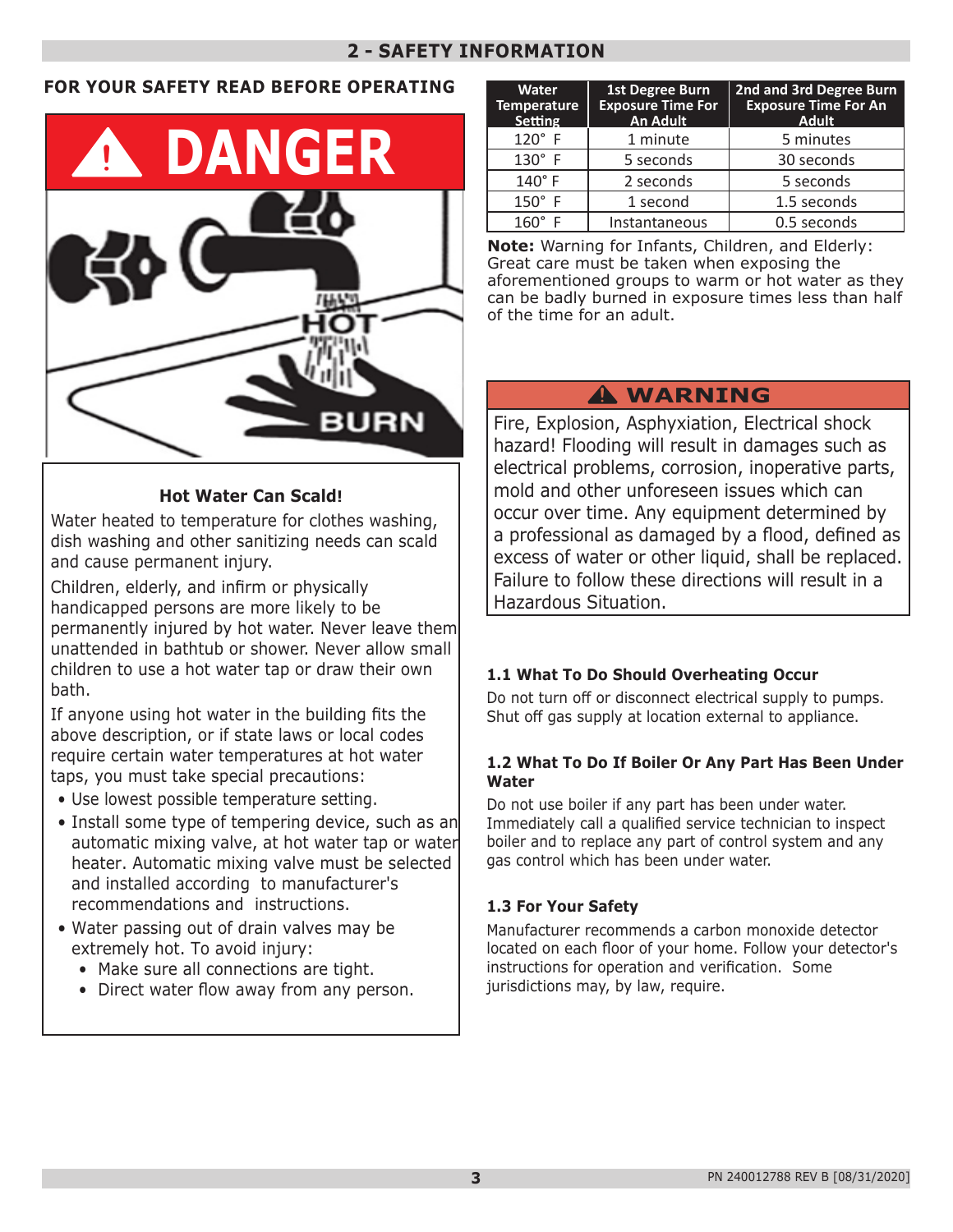## **2 - LIGHTING INSTRUCTIONS**

## **EXECUTION**

**If you do not follow these instructions exactly, a fire or explosion may result causing property damage, personal injury or loss of life.**

- This appliance is equipped with an ignition device which automatically lights burner. Do NOT try to light this burner by hand.
- Before operating smell all around appliance area for gas. Be sure to smell next to floor because some gas is heavier than air and will settle to the floor.
- Use only your hand to turn the gas shutoff valve. Never use tools. If valve will not turn by hand, do not try to repair it, call a qualified service technician. Force or attempted repair may result in fire or explosion.
- Do not use this appliance if any part has been under water. Immediately call a qualified service technician to inspect appliance and to replace any part of control system and any gas control which has been under water.
- Do not operate boiler if hot water boiler and system are not full of water to minimum pressure of 12 psi. Verify system is vented of air.

## **2.1 Operating Instructions**

#### *Stop! Read Safety information above.*

- Set thermostat to lowest setting.
- Turn "**OFF**" all electrical power to appliance.
- This appliance is equipped with an ignition device which automatically lights the burner. **Do not try to light burner by hand!**
- Lift and remove front door.
- Turn gas control knob clockwise  $\bullet$   $\bullet$  to closed position. See Figure 2-1
- Wait 5 minutes for any gas to clear. Smell for gas, including near floor. If you smell gas, **STOP!** Follow instructions on this page: **"What To Do If You Smell Gas."** If you do **not** smell gas, go to next step.
- $\bullet$  Turn gas control knob counter clockwise open position.
- Turn "**ON"** electrical power to appliance.
- Set thermostat to desired setting.
- If the appliance will not operate, follow instructions TO TURN OFF GAS TO APPLIANCE and call your service technician or gas supplier.

## **WHAT TO DO IF YOU SMELL GAS**

- Do not try to light any appliance.
- Do not touch any electrical switch; do not use any phone in your building.
- Immediately call your gas supplier from a neighbor's phone. Follow the gas supplier's instructions.
- If you cannot reach your gas supplier, call the fire department.

#### **2.2 To Turn Off Gas To Appliance**

- Set thermostat to lowest setting.
- Turn **"OFF"** all electric power to appliance if service is to be performed.
- Remove access panel(s).



• Replace access panel(s).

closed position.

## **FIGURE 1- 1 - GAS VALVE**

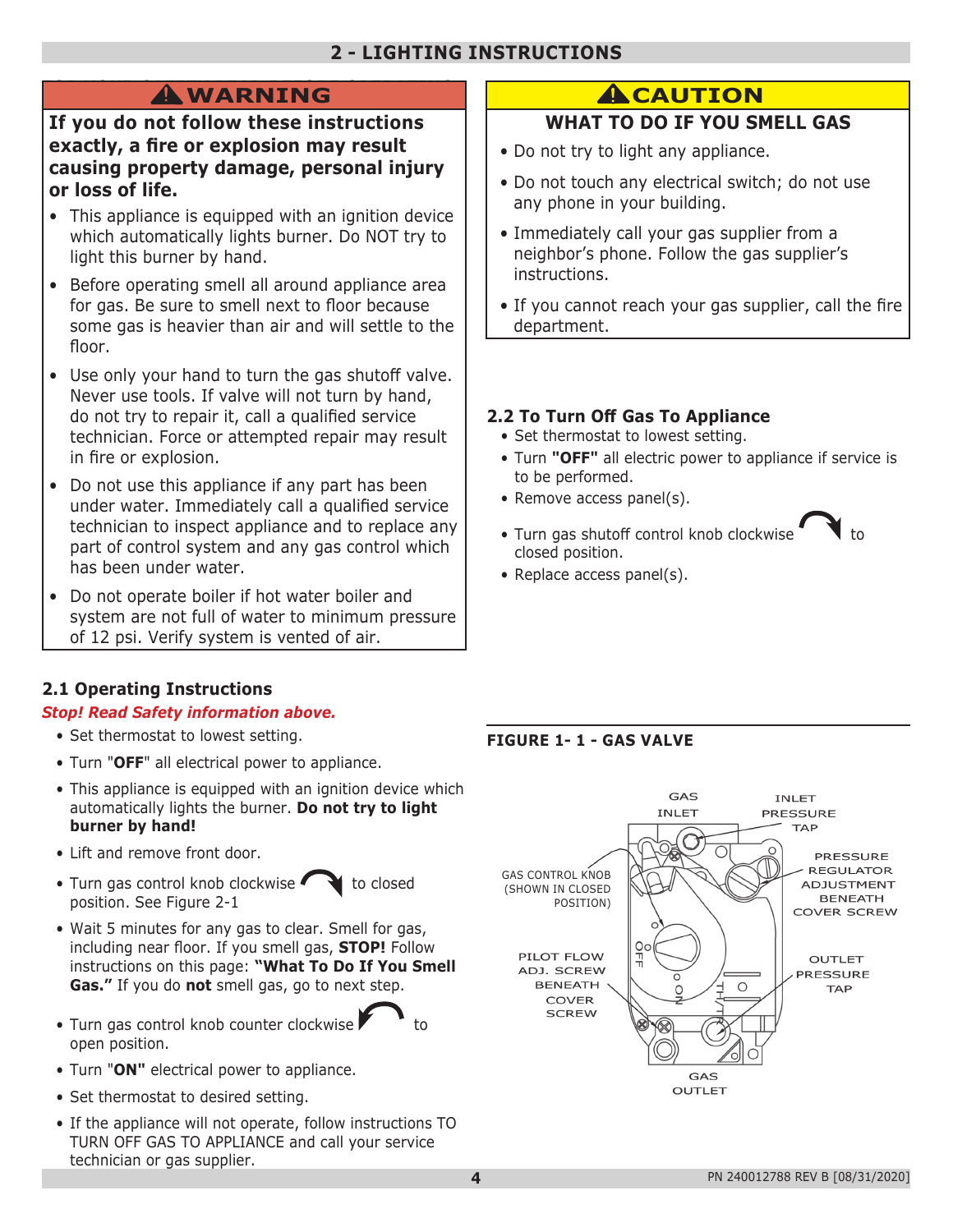## **WARNING !**

Fire and Asphyxiation hazard. Do not attempt to place boiler in operation if safety switches shut the main burner gas off. Contact a qualified service agency. Failure to follow these instructions could result in death or serious injury.

### **3.1 Safety Features**

- In event the flow of combustion products through boiler venting system becomes blocked, the blocked vent safety switch *will* shut main burner gas off. *See Figure 2.* If this condition occurs, **do not attempt to place boiler in operation. Contact a qualified service agency.**
- If boiler flue-ways become blocked, flame rollout safety switch *will* shut main burner gas off. *See Figure 2.* If this condition occurs, **do not attempt to place the boiler in operation. Contact a qualified service agency.**

#### **3.2 Continuous**

- Keep boiler area free from combustible materials, gasoline and other flammable vapors and liquids.
- Keep combustion air and vent terminations (outside building) free from trash, vegetation and other items capable of blocking flow.

## **3.3 Beginning of Each Heating Season**

Contact qualified service agency to perform maintenance and cleaning per Installation, Operation and Maintenance manual.

Inspection will include examining all flue product carrying areas, vent system, burner and pilot flames. Will also include filling boiler with water if drained as part of End of Heating Season procedure.

## **3.4 Monthly**

- Inspect combustion air, vent piping for deterioration, leaks or sagging. Contact qualified agency, as necessary.
- Inspect system piping for leaks. Contact qualified agency, as necessary.
- Check air vent(s) for leakage.
- Follow OPERATING INSTRUCTIONS to return to normal operation.

## **FIGURE 2 - BOILER FLUE GAS PASSAGEWAYS**



## **WARNING !**

Burn and scald hazard. Verify Safety Relief Valve discharge piping run to safe discharge location before conducting maintenance procedure. Contact qualified agency to correct improper piping.

## **3.5 Check According to Manufacturer's Instructions**

Safety Relief Valve - Refer to manufacturer's instructions.

#### **3.6 End of Heating Season, if boiler is not used for domestic hot water**

- Follow instructions to TURN OFF GAS TO APPLIANCE. See section 2.2.
- Contact qualified agency to drain heating system (if system does not use antifreeze) if heating system is exposed to freezing temperatures while out of service.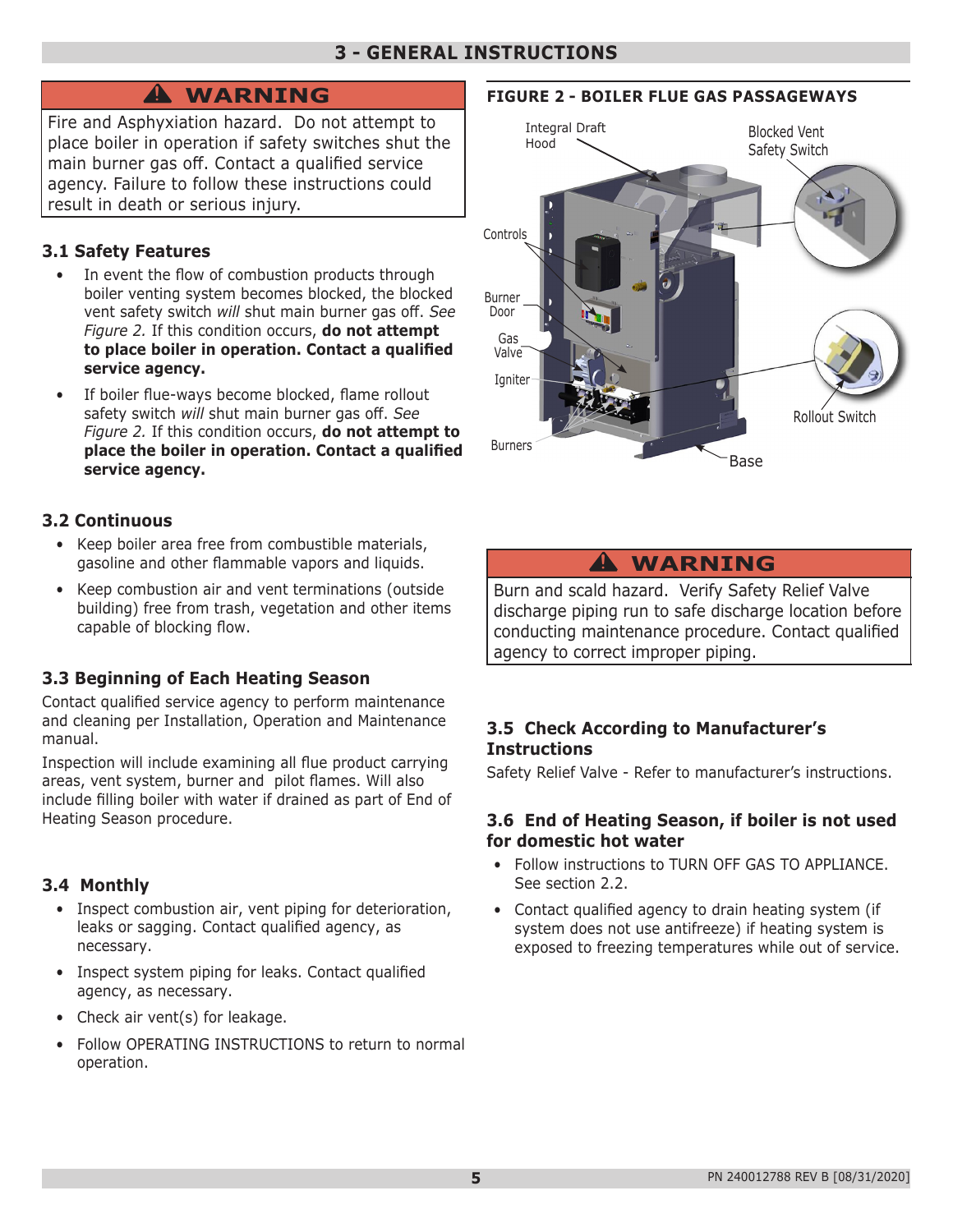| <b>NOTES</b> |  |
|--------------|--|
|              |  |
|              |  |
|              |  |
|              |  |
|              |  |
|              |  |
|              |  |
|              |  |
|              |  |
|              |  |
|              |  |
|              |  |
|              |  |
|              |  |
|              |  |
|              |  |
|              |  |
|              |  |
|              |  |
|              |  |
|              |  |
|              |  |
|              |  |
|              |  |
|              |  |
|              |  |
|              |  |
|              |  |
|              |  |
|              |  |
|              |  |
|              |  |
|              |  |
|              |  |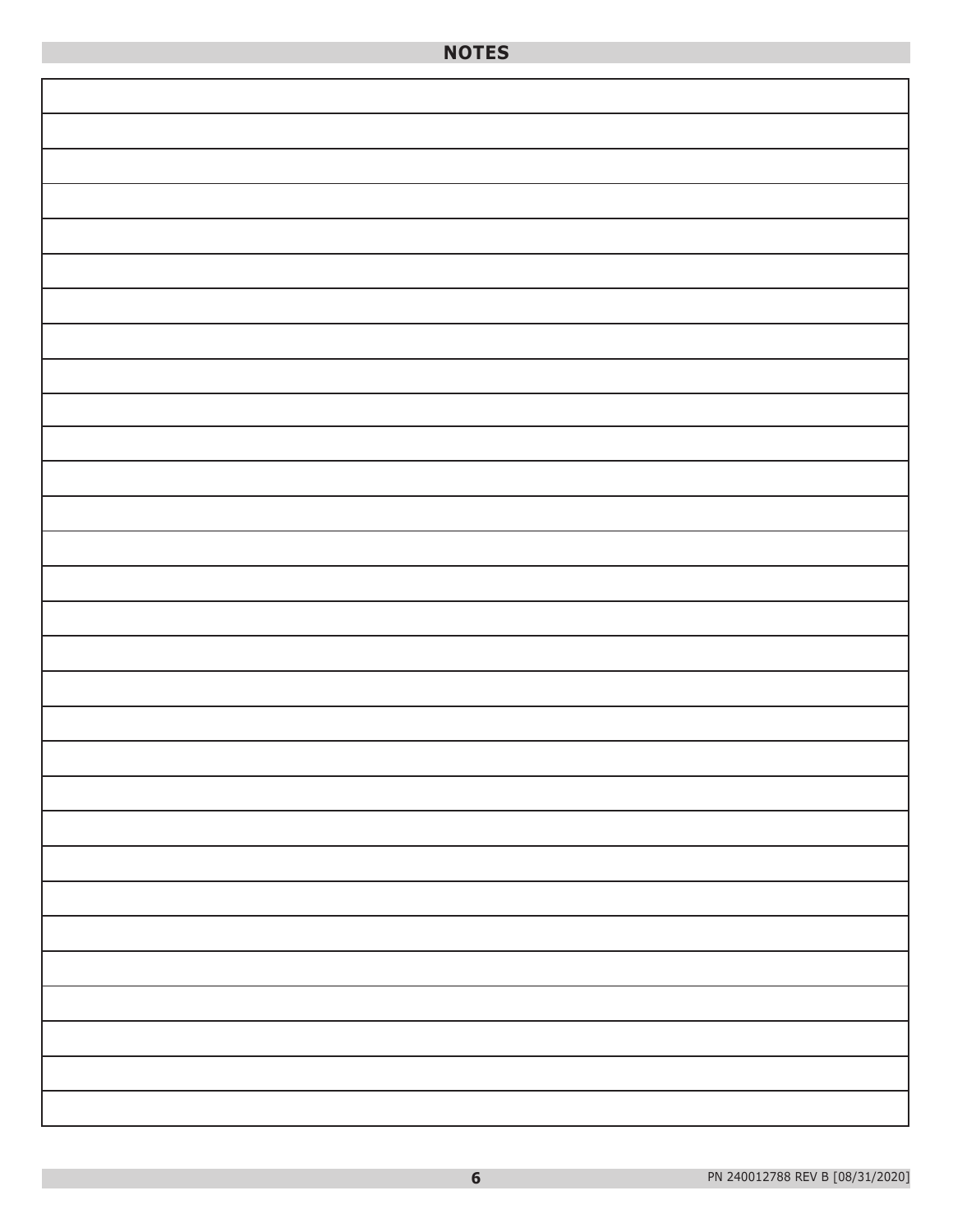|                                         |  |  |  |  |  |  | <b>SERVICE RECORD</b> |  |  |  |  |  |  |  |  |
|-----------------------------------------|--|--|--|--|--|--|-----------------------|--|--|--|--|--|--|--|--|
| Company Address & Phone #               |  |  |  |  |  |  |                       |  |  |  |  |  |  |  |  |
| <b>Company Name &amp; Tech Initials</b> |  |  |  |  |  |  |                       |  |  |  |  |  |  |  |  |
| <b>Service Performed</b>                |  |  |  |  |  |  |                       |  |  |  |  |  |  |  |  |
| <b>Date</b>                             |  |  |  |  |  |  |                       |  |  |  |  |  |  |  |  |

**SERVICE RECORD**